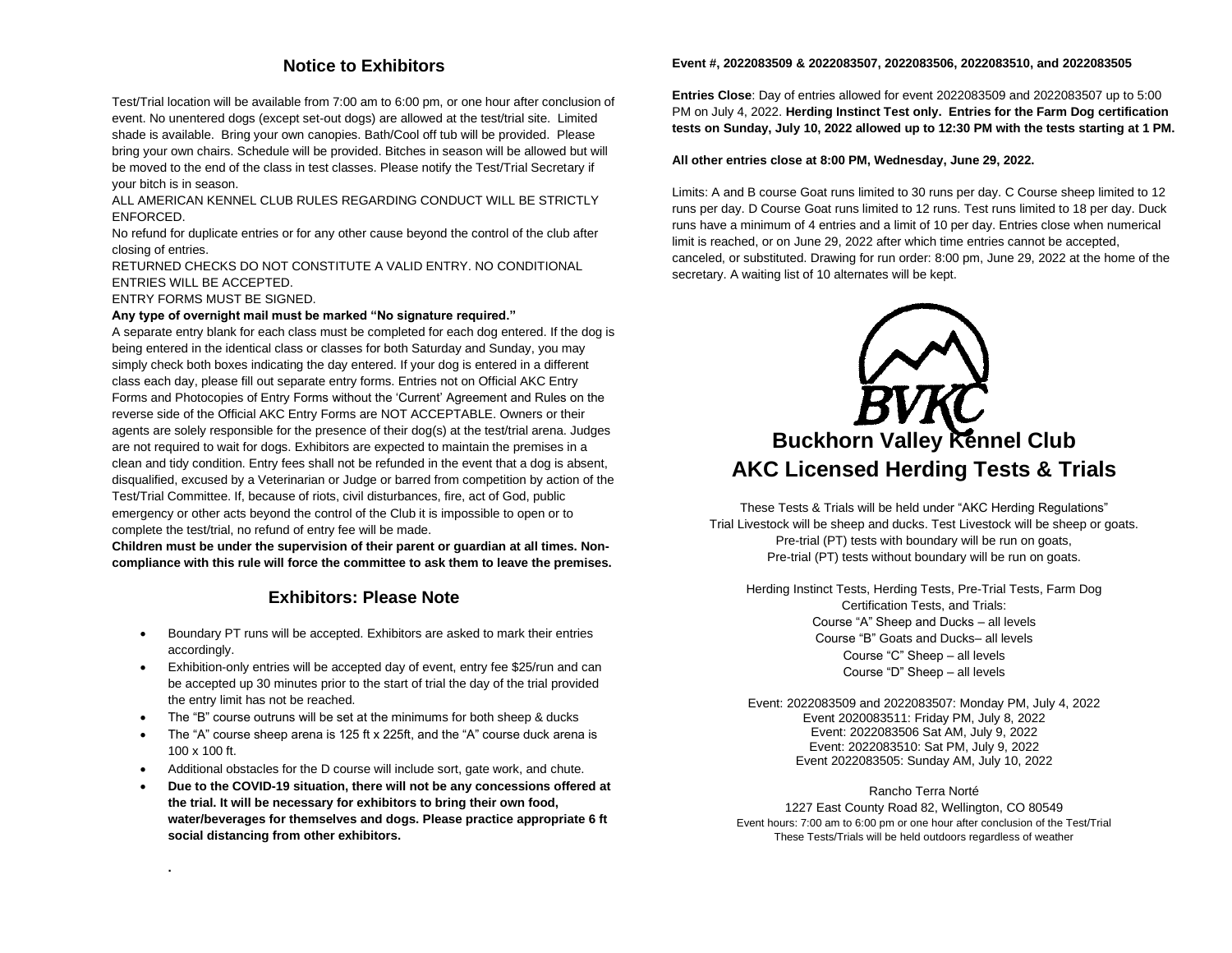### **Buckhorn Valley Kennel Club, Inc. Officers**

President: Rod Chapin .................... 4609 Meining Rd Berthoud CO 80513 Vice-President: Jan Bayton Treasurer: Val Manning …………………… 1227 E County Road 82, Wellington, CO 80549 Secretary: Anita Eley Board of Directors: Evelyn Knowles, Diane Simcik and Janet Stephens

#### **Test/Trial Committee**

Test/Trial Chairman: Val Manning….…1227 East County Road 82, Wellington, CO 80549 (970) 568-7708 TerraNorte@aol.com **Test/Trial Secretary Ellen Hughes ….PO Box 272943, Fort Collins, CO 80527 (970) 377-9990 herdingsecretary@gmail.com**

Course Director: Rod Chapin and Heather Powell Chief Livestock Handler: Doug Richardson and Val Manning Chief Steward: Sandra Allen and Debbie Courtier Hospitality: Diane Simcik

| DATE/EVENT#                   | <b>JUDGE</b>                                | CLASS      | <b>STOCK</b>            | <b>LEVELS</b> |  |  |  |
|-------------------------------|---------------------------------------------|------------|-------------------------|---------------|--|--|--|
| Mon, PM 7/6/20<br>2022083509  | <b>Rusty Jeffers</b><br>(45351)             | <b>HIC</b> | Goats                   | <b>Tests</b>  |  |  |  |
| Mon. PM 7/6/20<br>2022083507  | <b>Mary Alice</b><br>Wisecarver<br>(101617) | <b>HIC</b> | Goats                   | <b>Tests</b>  |  |  |  |
| Fri, PM 7/08/22<br>2022083506 | Laura de la Cruz<br>(94923)                 | Course A   | Goats &<br><b>Ducks</b> | All levels    |  |  |  |
| Fri. PM 7/08/22<br>2020083506 | Laura de la Cruz<br>(94923)                 | Course B   | Goats &<br><b>Ducks</b> | All levels    |  |  |  |
| Sat, AM 7/09/22<br>2022083508 | Laura de la Cruz<br>(94923)                 | Course C   | Sheep                   | All levels    |  |  |  |
| Sat. AM 7/09/22<br>2022083508 | Linda Rorem<br>(ZC914)                      | Course D   | Goats                   | All levels    |  |  |  |
| Sat. AM 7/09/22<br>2022083508 | Linda Rorem<br>(ZC914)                      | HIC/HT/PT  | Goats                   | <b>Tests</b>  |  |  |  |
| Sat. PM 7/09/22<br>2022083510 | Laura de la Cruz<br>(94923)                 | Course A   | Goats &<br><b>Ducks</b> | All levels    |  |  |  |
| Sat. PM 7/09/22<br>2022083510 | Laura de la Cruz<br>(94923)                 | Course B   | Goats &<br><b>Ducks</b> | All levels    |  |  |  |
| Sun AM 7/10/22<br>2022083505  | Laura de la Cruz<br>(94923)                 | Course C   | Sheep                   | All levels    |  |  |  |
| Sun AM 7/10/22<br>2022083505  | Linda Rorem<br>(ZC914)                      | Course D   | Goats                   | All levels    |  |  |  |
| Sun AM 7/10/22<br>2022083505  | Laura de la Cruz<br>(94923)                 | HIC/HT/PT  | Goats                   | <b>Tests</b>  |  |  |  |
| Sun AM 7/10/22<br>2022083508  | Lauren Sandrin<br>(110396)                  | Farm Dog   | Goats                   | <b>Tests</b>  |  |  |  |
| Sun AM 7/10/22<br>2022083505  | <b>Chelle Schumann</b><br>(103771)          | Farm Dog   | Goats                   | <b>Tests</b>  |  |  |  |

#### Judges:

Laura de la Cruz (94923) 75 County Road A074, Chaparral, NM 88081-7439 Mary Alice Wisecarver (101617), 2010 E La Salle St, Colorado Springs, CO 80909 George "Rusty" Jeffers (45351), PO Box 858, Coquille, OR 97423-0858 Linda Rorem (ZC914) 1548 Victoria Way, Pacifica, CA 94044-3624 Lauren Sandrin (110396) 9784 Garwood St, Littleton, CO 80125 Chelle Schumann DVM (103771) PO Box 124, Hall, MT 59837

# **Ribbon and Rosette Prizes**

| Fifth Place …………………………………………………………………………Pink Ribbon |  |
|-----------------------------------------------------|--|
|                                                     |  |
|                                                     |  |
|                                                     |  |

#### **Trophies – Friday pm, Saturday am, Saturday pm, and Sunday am**

**High In Trials**: Commemorative ceramic mug offered by Buckhorn Valley Kennel Club

**Reserve High in Trials**: Commemorative ceramic mug offered by Buckhorn Valley Kennel Club

**Highest Scoring C-course Started run by a novice owner/handler**: Fiberglass Crook: offered by Val Manning, Rancho Terra Norté in memory of Terra Norte's Midnight Serenade, HIAs HSCs HRDIIIs HTADsII PT JHD "Norah"

**Highest Scoring D-course Started run by a novice owner/handler: Fiberglass sorting stick**: offered by Val Manning, Rancho Terra Norté in memory of CH Terra Norte's Time Traveler, HSAs HSCs HRDIs HTADsI PT JHD "Owen"

**Highest combined scoring German Shepherd Dog:** a hand-crafted pillow cover offered by Lauren Sandrin, Brisingamen Shepherds.

**Highest combined scoring Border Collie**: a hand-crafted pillow cover offered by Lauren Sandrin, Brisingamen Shepherds

**Highest combined scoring Dog**: a cut glass plaque offered by Lauren Sandrin, Brisingamen Shepherds

#### **Classes Offered**

Herding Instinct Test, Herding Test, Pre-Trial Test (goats) Course A (Started, Intermediate, & Advanced) Goats and Ducks Course B (Started, Intermediate, & Advanced) Goats and Ducks Course C (Started, Intermediate, & Advanced) Sheep Course D (Started, Intermediate, & Advanced) Goats Farm dog Certification Test

#### **Entry Fees per dog: C & D trial classes \$60, A & B trial classes \$50 and \$45.00 HIC/HT/PT/FDC test classes**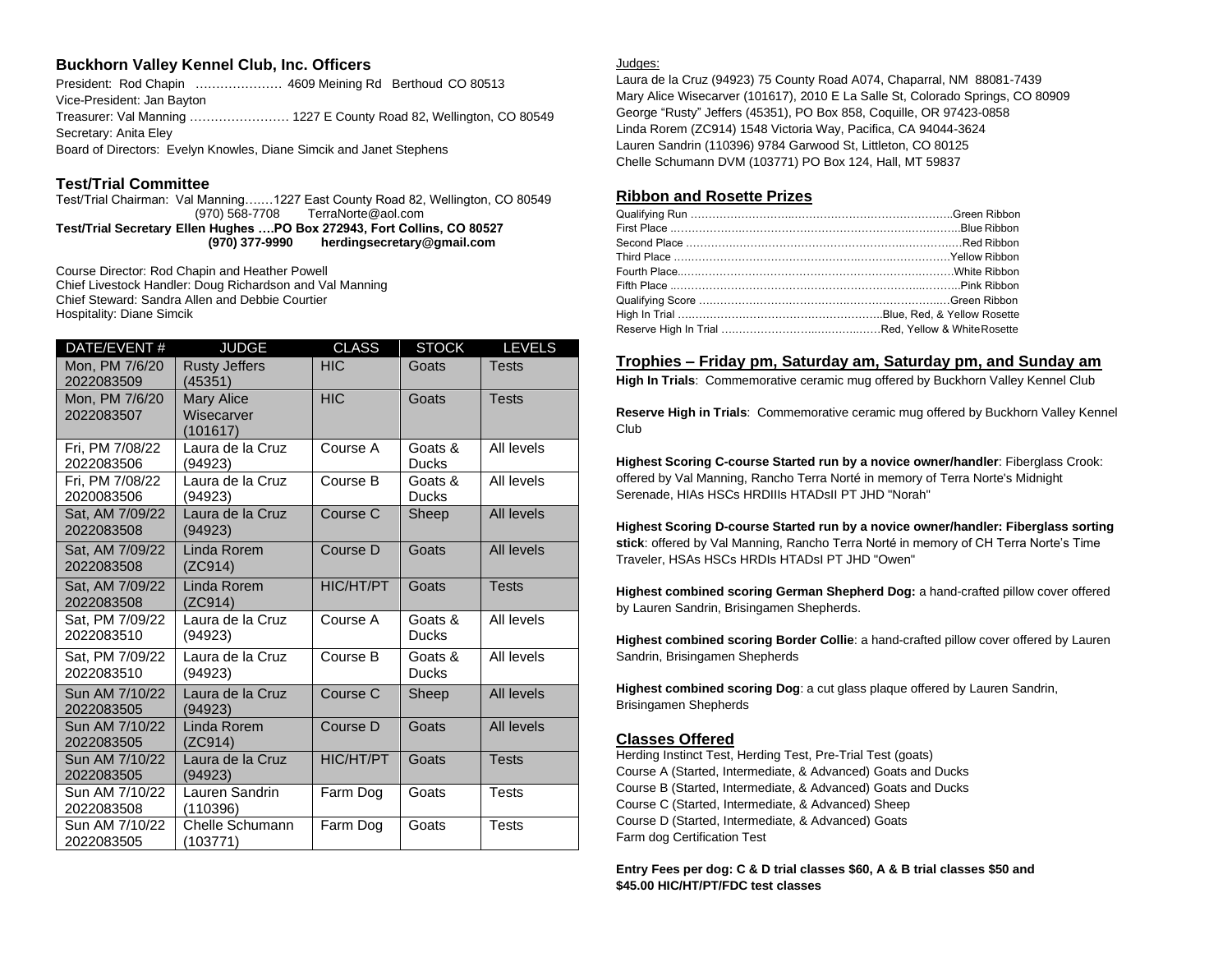### **Veterinarian (on call)**

**Richard Wheeler, DVM Poudre River Veterinary Clinic 970-227-2320**

# **Directions to Test/Trial Location**

Rancho Terra Norté, 1227 East County Rd. 82, Wellington, CO 80549 From I-25, take exit #288 (Buckeye Road), travel west approximately 4 miles to driveway on south side of the road. Look for Terra Norté Kennel sign.



# **American Kennel Club Certification**

**Permission has been granted by the American Kennel Club for the holding of these events under American Kennel Club Rules and Regulations**

# **Motels That Will Accept Dogs**

Quality Inn, 7860 6<sup>th</sup> Street, Wellington, CO (970) 568-0444 (check online for best rates) Days Inn, 3624 E. Mulberry, Fort Collins, CO (970) 221-5490 Fort Collins Plaza Inn, 3709 E. Mulberry, Fort Collins, CO (970) 493-7800 Sleep Inn, 3808 E. Mulberry, Fort Collins, CO (970) 484-5515 (dog friendly, mention BVKC) Mulberry Inn, I-25, Ault exit 269A, 4333 East Mulberry, Fort Collins, CO (970) 493-9000 La Quinta, I-25, exit 269B, 3709 E. Mullberry, Ft. Collins, CO (970) 493-7800

#### **Camping Grounds -**

Wellington KOA – 4821 E County Rd 70 (Owl Canyon Road), Wellington, CO (970) 568-7486 Fort Collins / Poudre Canyon KOA – 6670 US-287, La Porte CO (970)493-9758 Fort Collins/Lakeside KOA 1910 Lakeside Resort Lane, Fort Collins, CO (970)484-9880 Terry Bison Ranch Resort – 51 I-25 Service Road East, Cheyenne, WY 82007 (307) 634-4171

\* Limited RV parking is available on site for self contained units. Please contact Val Manning [\(TerraNorte@aol.com\)](mailto:TerraNorte@aol.com) for more information.

# **Livestock**

Crossbred Sheep (value \$200 each) – Three to Five head of stock per run in A and B trial classes, Twenty head of stock per run in C trial classes; Crossbred Sheep (value \$200 each) or Purebred Kiko and Crossbred Goats (value \$275 each) - three head of stock in test classes. Note: PT **without**  boundary will be run on three head of goats. PT **with** boundary will be run on five head of goats.

Ducks (value \$50 each) – Five head of stock per run, Indian Runners, Call Ducks and/or Khaki Campbells.

**Please note that due to the COVID-19 situation, concessions will not be available during this event. You will need to bring your own lunch/drinks. We ask that everyone be observant of recommended social distancing protocols.** 

**If you are planning to enter day of event – please send an email to herdingsecretary@gmail.com, or text to 970-218-2886 so we can add you to the running order by 8 PM the evening prior to the trial.**

**The Herding Instinct Test will start at 5 PM on Monday, July 5 th with walk-up registration opening at 4 PM. The Farm Dog Certification tests will start with the handlers meeting at 1 PM on Sunday, July 11 th. Walk up registration opening at 12:00 noon.** 

# **Is Your Dog "Farm Dog Certified"?**

Does your dog have what it takes to be "Farm Dog Certified"? AKC's newest event doesn't require any herding or working knowledge, but instead tests a dog's aptitude to be a working farm dog. In the test, dogs are presented with livestock and other sights, sounds, and scents common on a farm. The dog has to be confident and trust the handler, following instructions at all times.



To pass the evaluation the dog must greet the judge politely, walk around the farm including through a gate and over unusual surfaces, walk past livestock and wait while the handler feeds the animals, stand

politely while the handler inspects the dog and cleans off hay and debris, and several other items.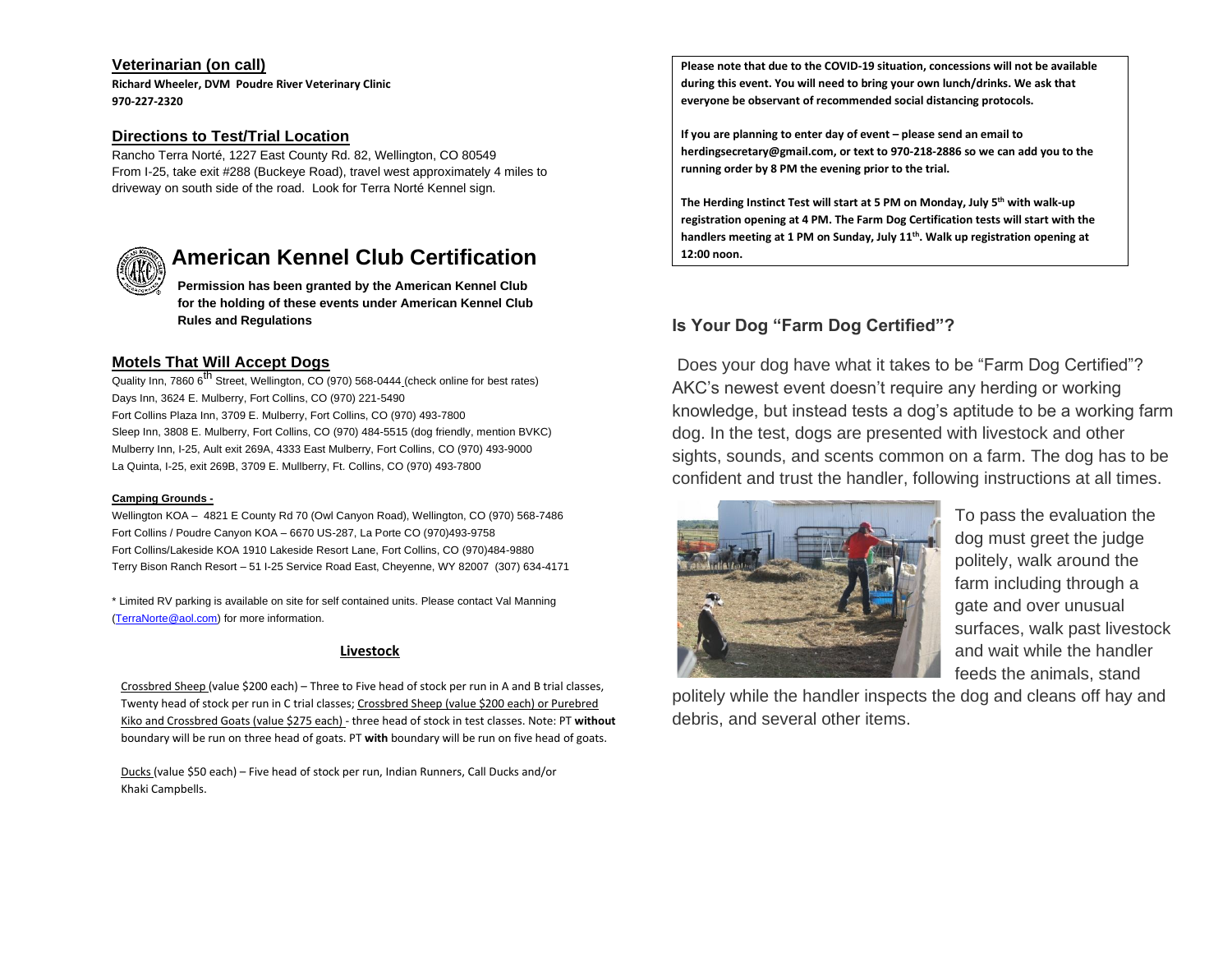Your dog doesn't have to be a herder to participate in the Farm Dog Certified test; it is open to all breeds and All American Dogs. The Farm Dog Certified test was designed so that all dogs can join in.



**We are offering the Farm Dog Certification Tests at this trial on Sunday July 10 with two judges. Handlers meeting at 1 PM. Two qualifying legs will earn your dog a title!**